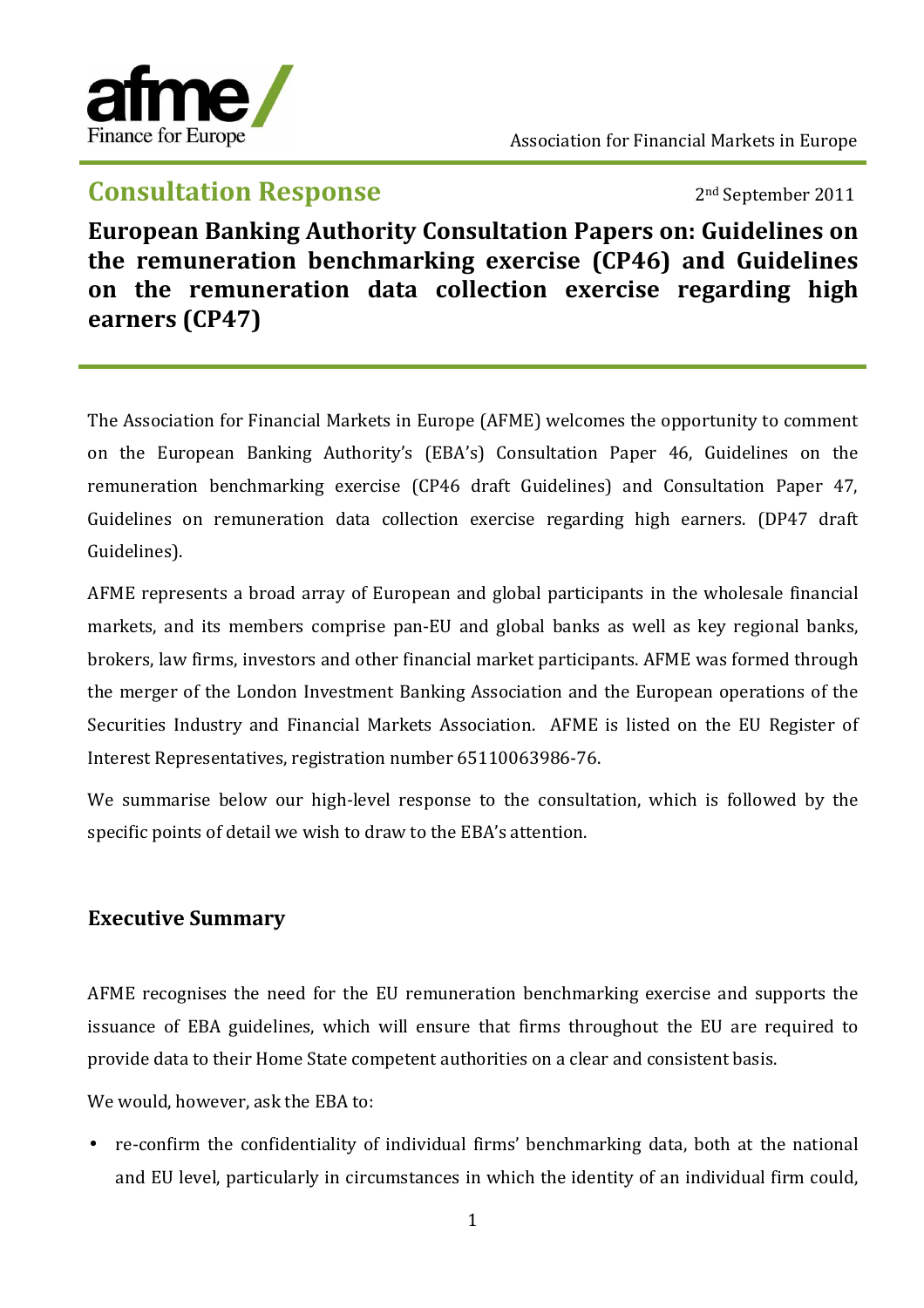

by reference to particular data or data sets, be ascertained from a Home State competent authority's aggregate data; and

• compare the results of the benchmarking exercise against data that is available at a global level, to seek to identify areas where there should be a more level international playing field.

In relation to our specific feedback on CP46 and CP47, we wish to make three key general comments and a number of specific points, which are set out in subsequent sections:

1. **Accounting dates:** draft recital (4) in the CP47 draft Guidelines states that "Given that the closing of the final accounts of firms takes place by the end of June, it would be convenient that the remittance dates for the transmission of the data described in these Guidelines are after that point in time." However, both article 4.1 of the CP46 draft Guidelines and article 5.1 of the CP47 draft Guidelines provide that the remittance date is "the end of June."

Under the UK Companies Act 2006, listed companies are required to file accounts at Companies House within 6 months of their year‐end: hence the EBA's proposal that data be collected in June each year, aligns appropriately with a listed company's end of year salary and award process.

A number of global investment banks, however, have local entities that are incorporated as private companies: in the UK private companies have a 9 month filing deadline. Hence, a private company with a 31st December year‐end, will have a 30th September filing deadline. We understand that firms would also need a minimum of 4 to 6 weeks post 30 September to collate data, particularly if the scope of data requested by the EBA is not consistent with the CRD3 disclosure requirements. Hence, given that firms have until 31st December 2011 to publish the annual remuneration disclosures required under CRD3 and given the same level of information should be required for, and consistent between, both the public disclosures and the benchmarking exercise, we would recommend that the remittance deadline be set at the end of December.

2. **Transitional arrangements:** we would also note that the transition year, in which 2010 data is to be submitted by "October 2011" ‐ notwithstanding that the EBA's consultation closes on 2nd September ‐ may also set a particularly unrealistic deadline for both firms and national supervisory authorities. As discussed above, we ask that the transitional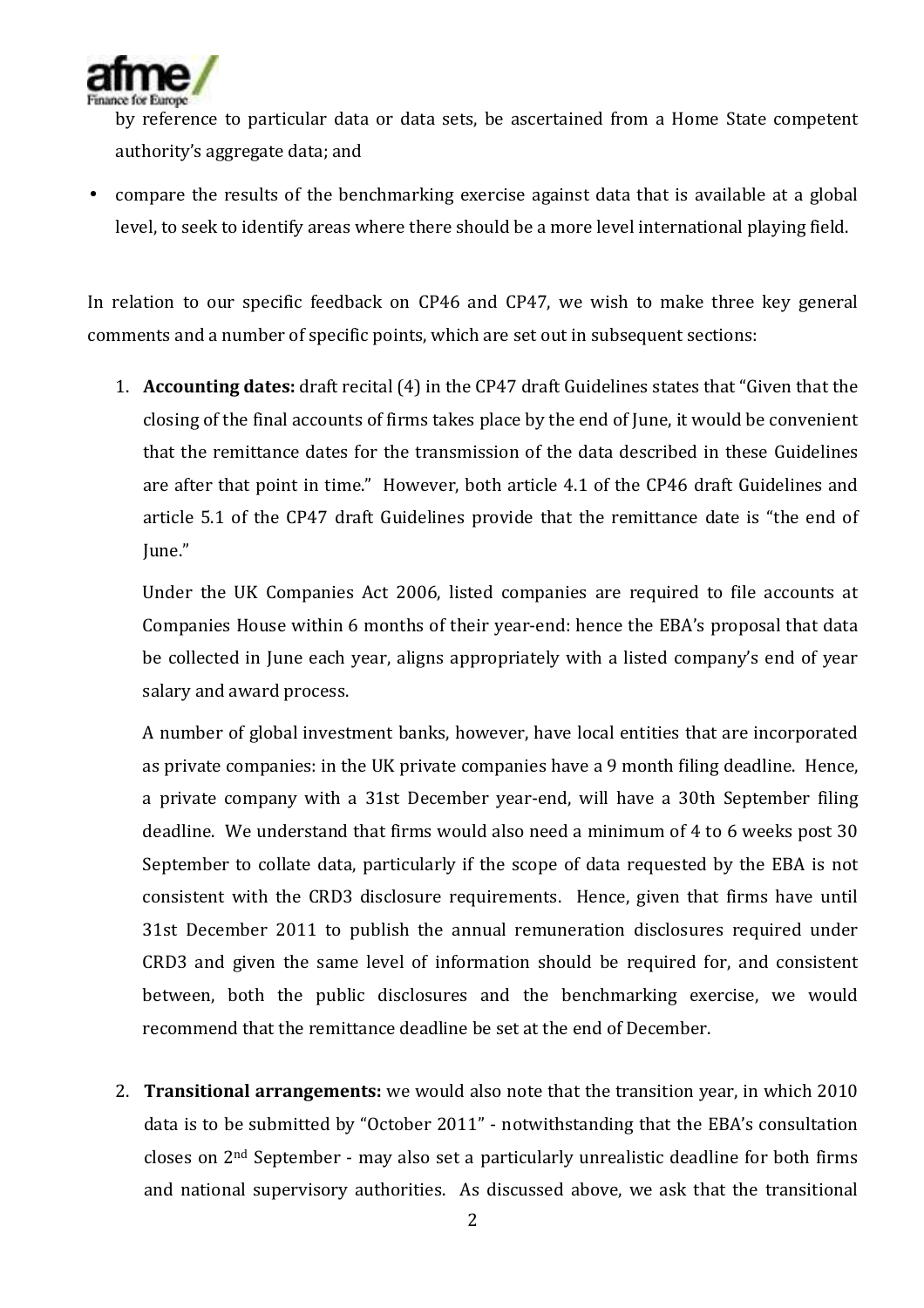

arrangements be coterminous with the deadline for public disclosure, towards which firms are working currently.

- 3. **Availability of data:** we are concerned that the EBA may be under an assumption that firms will be able to extract the information requested fairly easily from their statutory accounts. However, a global investment bank, headquartered outside the EEA, may not have a single consolidated European entity and would need to carry out a specific exercise to collate data across multiple entities. Hence, such firms would need to invest time and effort in responding to these requests.
- 4. **Reporting currency:** the currency used by firms in their statutory accounts will typically depend on where they are headquartered. We suggest that firms report to their Home State competent authority in their local currency; then the EBA could mandate the appropriate foreign exchange rate to be used by non‐Eurozone competent authorities, thereby removing the complexity and uncertainty for firms.
- 5. **Relationship with existing disclosure requirements:** We note that some of the information requested is duplicative of information firms have already submitted to Home State competent authorities or information firms are required to provide through public disclosures: it would be helpful if EBA could, where possible, give consideration to streamlining multiple requests for data and reporting.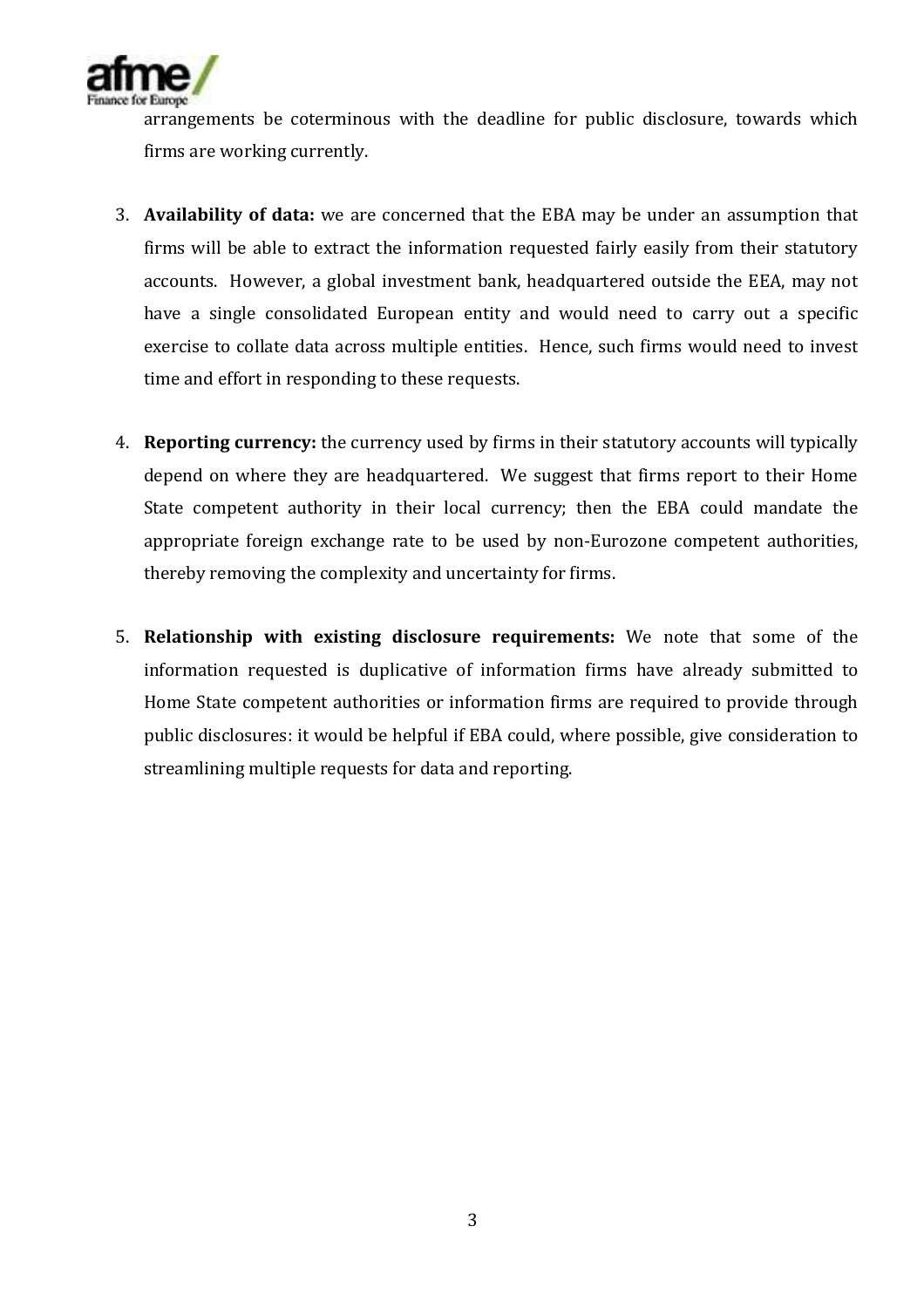

## **Consultation Paper: Draft EBA Guidelines No xxx/2011 on the remuneration benchmarking exercise (CP46) – specific points**

• **Article 2:** we note that firms will be required to provide information, in Annex 1, "in relation to all their staff", thereby going beyond the CRD3 public disclosure requirements. We note that CRD3 indicates that the benchmarking exercise will be based on the criteria for disclosure established in point 15(f) of part 2 of Annex XII, in other words based on the information disclosed by institutions concerning "Identified Staff" only. We would note that it will be very difficult for large consolidated banking groups to provide such information on a bank‐wide level, particularly in such a short time frame and we are of the firm opinion that the EBA Guidelines should limit the scope of data to that defined by the CRD3.

Notwithstanding, we would welcome clarity on the definition of the staff to be included in Annex 1 & Annex 2, as Home State competent authorities typically include different employee groups within the scope of their requirements (for example, some supervisors consider contractors and consultants to be included). Clarification on the inclusion of non‐executive directors, both within Annex 1 and Annex 2, would also be welcomed.

**Recital 4:** we are concerned by the reference to "EU-wide numbers" as we believe that the benchmarking exercise should be consistent with the CRD3 remuneration provisions, which apply at an EEA consolidated group level (thereby including non‐ EEA subsidiaries). In particular, under point 15 of Part 2 of Annex XII of CRD3, EEA firms must publically disclose information on a consolidated (world‐wide) group basis. Whilst we believe that this may be a drafting issue ‐ Article 3 states that the information is be supplied on an "EU consolidated basis" ‐ limiting the benchmarking operation to EU‐wide numbers would increase the administrative burden for firms ‐ who would have to isolate EU figures - and, more importantly, distort comparisons between Member States, as the results would be significantly impacted by the geographical organisation of each firm's activities and, in particular, the proportion of Identified staff located outside the EU. We would ask the EBA to re‐review the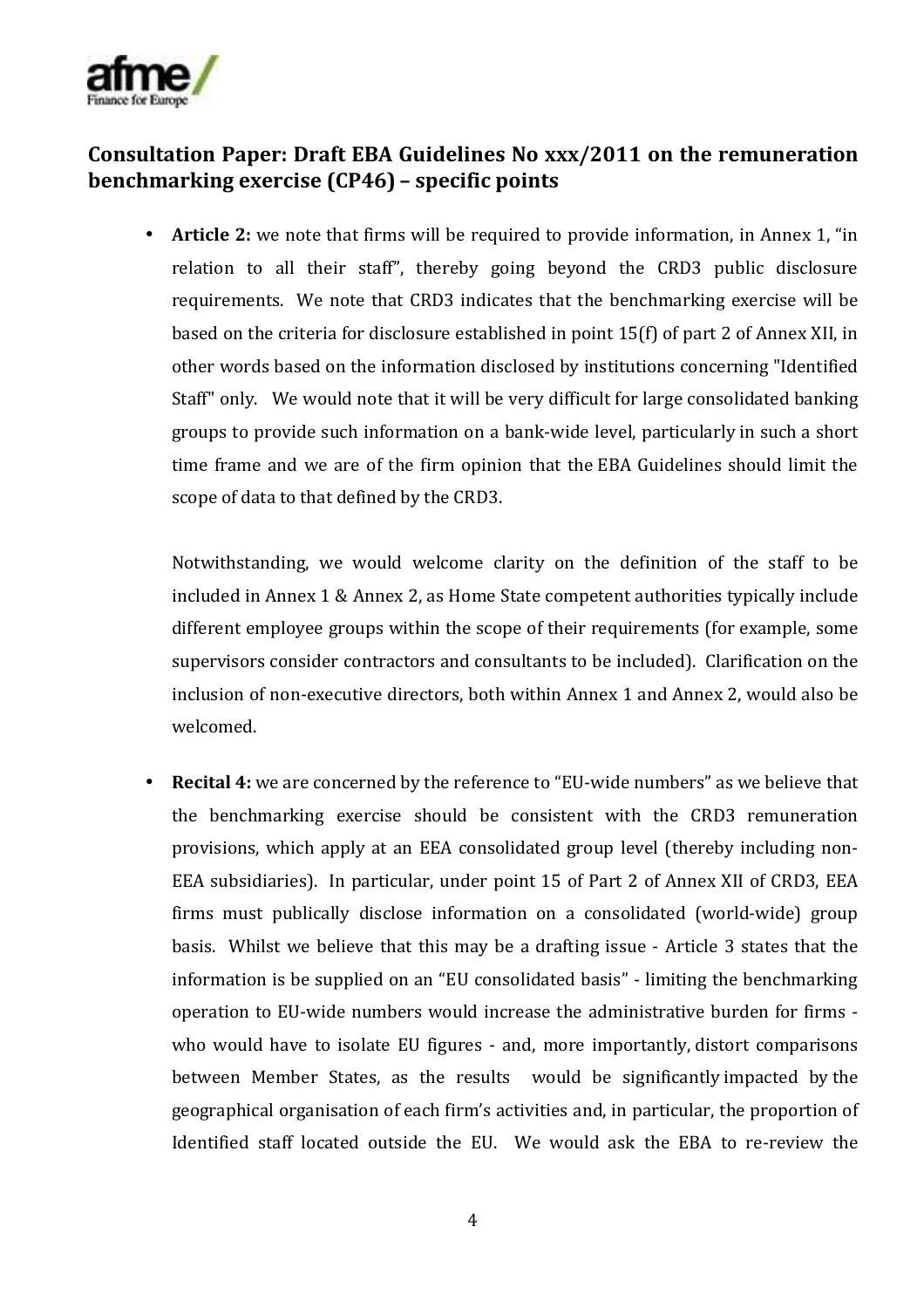

drafting of the CP46 draft Guideline to ensure that the references to scope are consistent with CRD3 (including consistent use of references to the EU and EEA).

- **Recital 5:** we believe that 'identified staff' should be defined by reference to a firm's Home State competent authority's provisions.
- **Article 4.1**: as discussed above, we do not believe that the end of June is an appropriate remittance date given that private companies may not yet have filed statutory accounts.
- **Article 4.2**: the reference to "remuneration awarded for performance during the year preceding the year of remittance" appears to exclude remuneration paid during the performance year (e.g. salaries): we assume this is not intended.
- **Article 5:** we believe that a specific date should be stated (i.e. 31st October 2011) but would reiterate that, as discussed above, this deadline may be difficult to achieve for firms with a September 30th filing deadline. In addition, the transitional arrangements require submission of data relating to remuneration awarded in 2011 relating to 2010. As noted above, we assume that the EBA did not intend to exclude fixed remuneration awarded and/or paid in 2010 for the 2010 performance year (e.g., salaries)?
- Annex 1: we believe that this annex requires further explanation to avoid discrepancies in the provision of information. A few specific points are set out below:
	- − Although the information required appears to be aligned to statutory reporting requirements, we would recommend that all *standard* benefits and pensions be excluded from total fixed remuneration to limit the impact of different market practices and, in particular, to avoid distortions between Member States. As the EBA will be aware, there are significant differences between Member States with respect to benefits (e.g. some Members States have flexible benefit provisions and some have state administered regimes). We do acknowledge, however, the need to include any discretionary benefits within the total, so as not to disguise overall remuneration levels.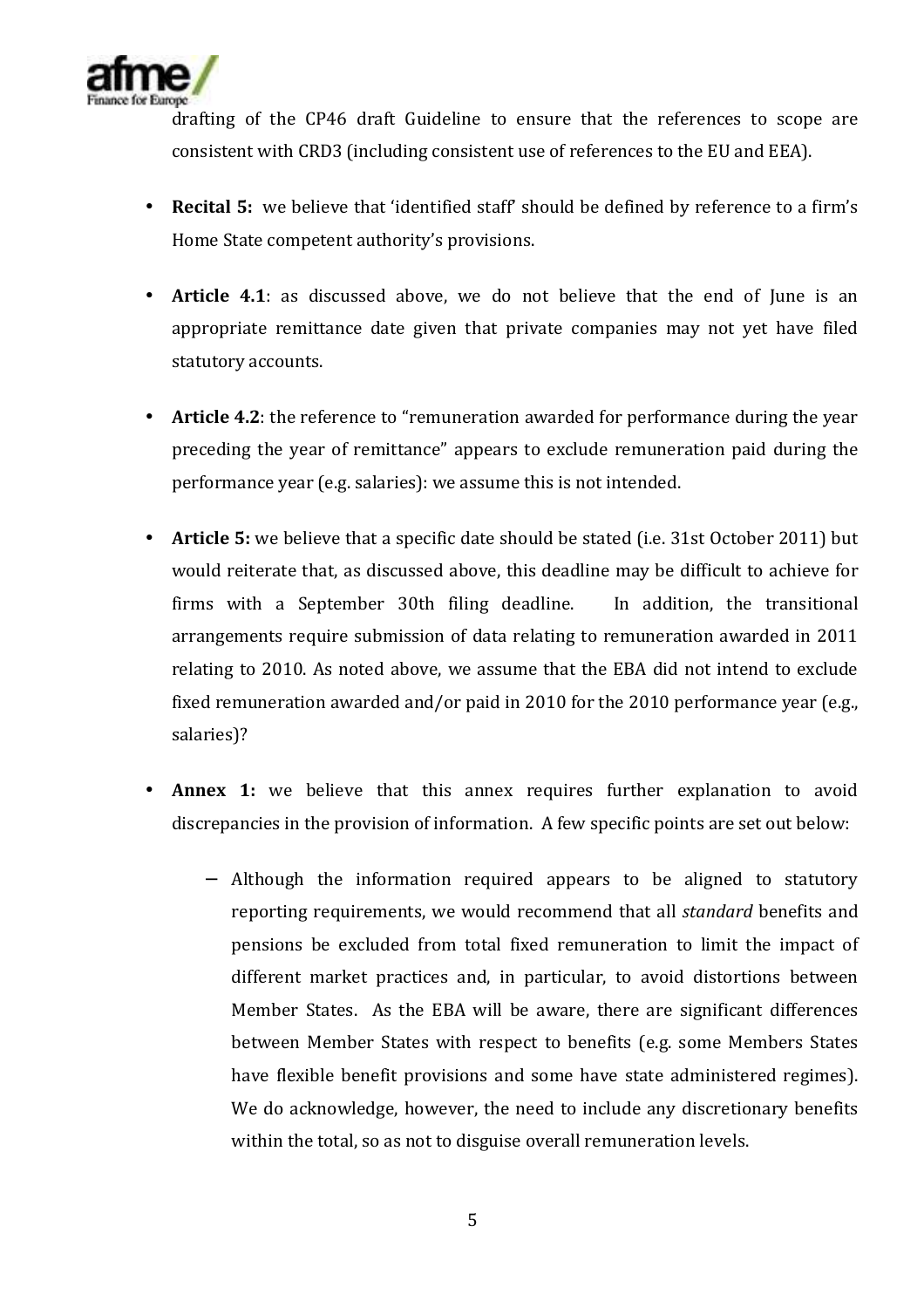

- We note that the 'CEBS Guidelines' define variable remuneration as including any "additional payments or benefits depending on performance or, in certain cases, other contractual criteria". We assume that this definition includes forward looking long‐term incentive awards, which are not solely dependent on performance within a particular performance year, and wonder whether a clarificatory note to Annex 1 would be helpful.
- We believe it is important that disclosure of remuneration should take appropriate account of performance conditions when determining value. If there is a requirement to disclose the full face‐value of the award this may overstate the level of award if performance conditions make it unlikely the employee will receive the full value of the award.
- − We believe it would be helpful to confirm which valuation approaches are appropriate.
- **Annex 2:**
	- − We agree that it is appropriate to allocate senior management and control functions across the firm, rather than assign to specific business areas.
	- − Our comments above regarding the valuation of variable remuneration and the exclusion of standard benefits are also relevant to Annex 2.
	- − We believe that Box 13, 'Amount of performance adjustment applied in Year N for payments in Year N or remuneration awarded in previous year,' should also be clarified by an explanatory note. For example, to clarify that, inter alia, the amount of performance adjustment: (a) should include remuneration which has been forfeited or reduced due to performance conditions not being met; and, (b) does not include the levels of ex-ante adjustment calculated by firms for the current performance year (some firms would have difficulty clearly quantifying the level of adjustments made to the current year's remuneration, given that the process for determining remuneration levels is complex and not purely formulaic).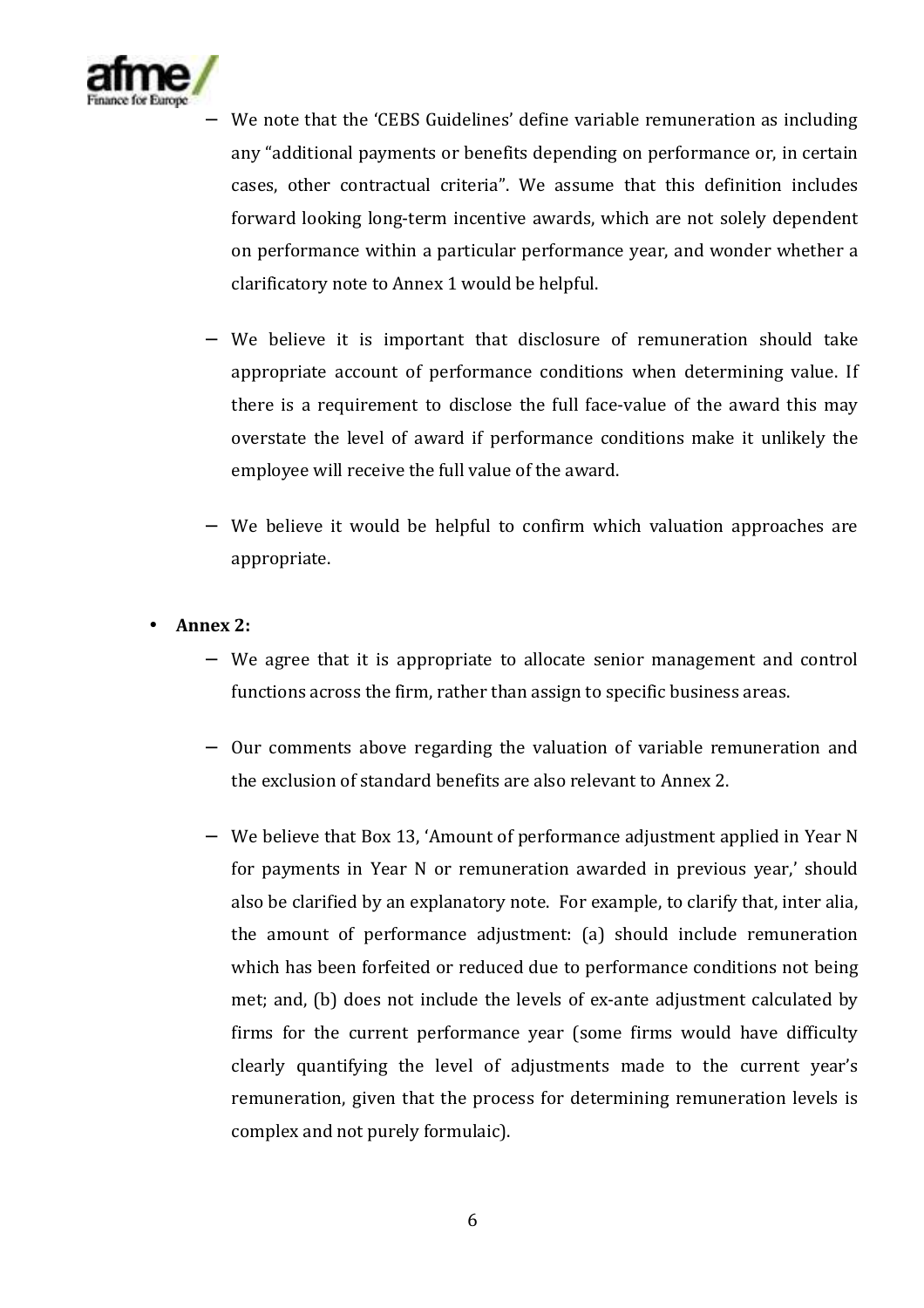

- We assume that the information will remain confidential at an entity level. Public disclosure could result in amounts of remuneration attributable to specific individuals being identified if the total employee numbers are low.
- − Where discretionary pension benefits are paid, an employee may waive part of their bonus award and the firm may make an employer pension contribution in lieu. These waivers are usually made from the cash portion of variable remuneration an individual would otherwise have received. We assume that firms should report the discretionary pension benefit in the 'Total amount of discretionary pension benefits paid in year N' and exclude the waived cash from variable the "Total variable remuneration in Year N" and "Total variable in cash" columns.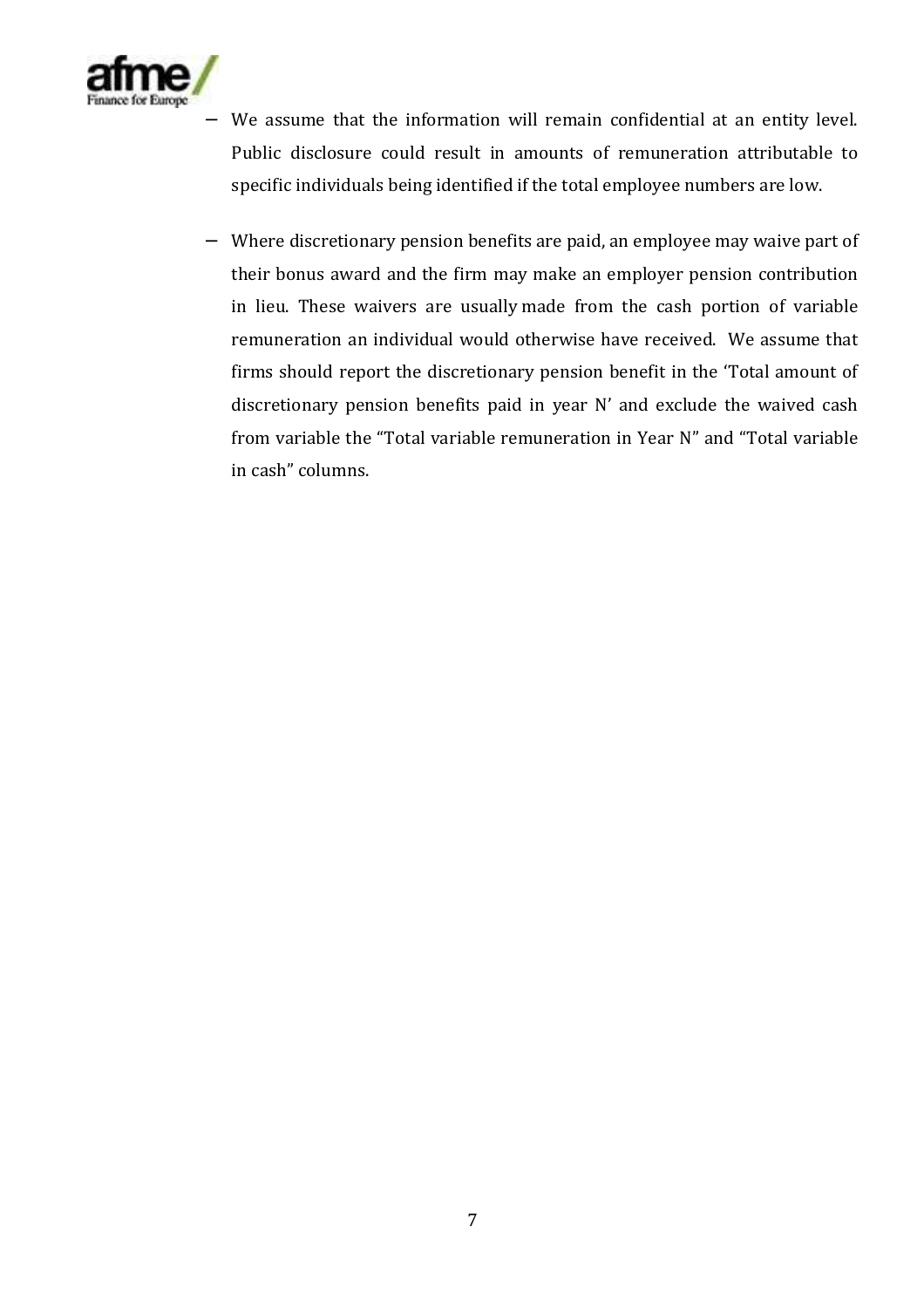

## **Consultation Paper: Draft EBA Guidelines No xxx/2011 on the remuneration data collection exercise regarding high earners (CP47) – specific points**

- **Recital 4:** as discussed above, we do not consider that this is a true reflection of the facts for all firms. Although Annex I does not require accounting information ‐ and so the June date is less of a problem than for CP46 – we believe that the deadline should be coterminous with the CRD3 public disclosure requirements i.e. 31st December.
- **Article 1:** we note that the definition of "institution" in Article 1 refers to the definition of "credit institution" in the CRD (Directive 2006/48) and, hence, will require all credit institutions to submit data. We believe that the focus should be on the quality rather than quantity of data and, hence, we are of the firm opinion that the application of the CP47 draft Guidelines should be the same as for the CP46 draft Guidelines i.e. only large, cross‐border banking groups, active in the EU and all institutions deemed to be significant by national competent authorities.
- **Article 3:** given that the CRD3 remuneration provisions apply to all firms in an EEA consolidated group, we wonder why "non‐EU branches and non‐EU subsidiaries of EEA parent companies have been specifically excluded from the information to be provided? We believe that this exclusion would run counter to both the CRD3 remuneration disclosure requirements and consolidated accounting principles and might impair the EBA's ability to compare properly EEA groups of a similar size but with different geographical footprints.
- **Article 4.2:** we note that there will be situations where the individual is working and paid in one jurisdiction, but the remuneration is awarded in another, e.g. mobile employees, dual contracts.
- **Article 5.2**: the reference to "remuneration awarded for performance during the year preceding the year of remittance" appears to exclude remuneration paid during the performance year (e.g. salaries): we assume this is not intended.
- **Article 6:** Given that firms have until 31<sup>st</sup> December 2011 to publish the annual remuneration disclosures required under CRD3, and given the same level of